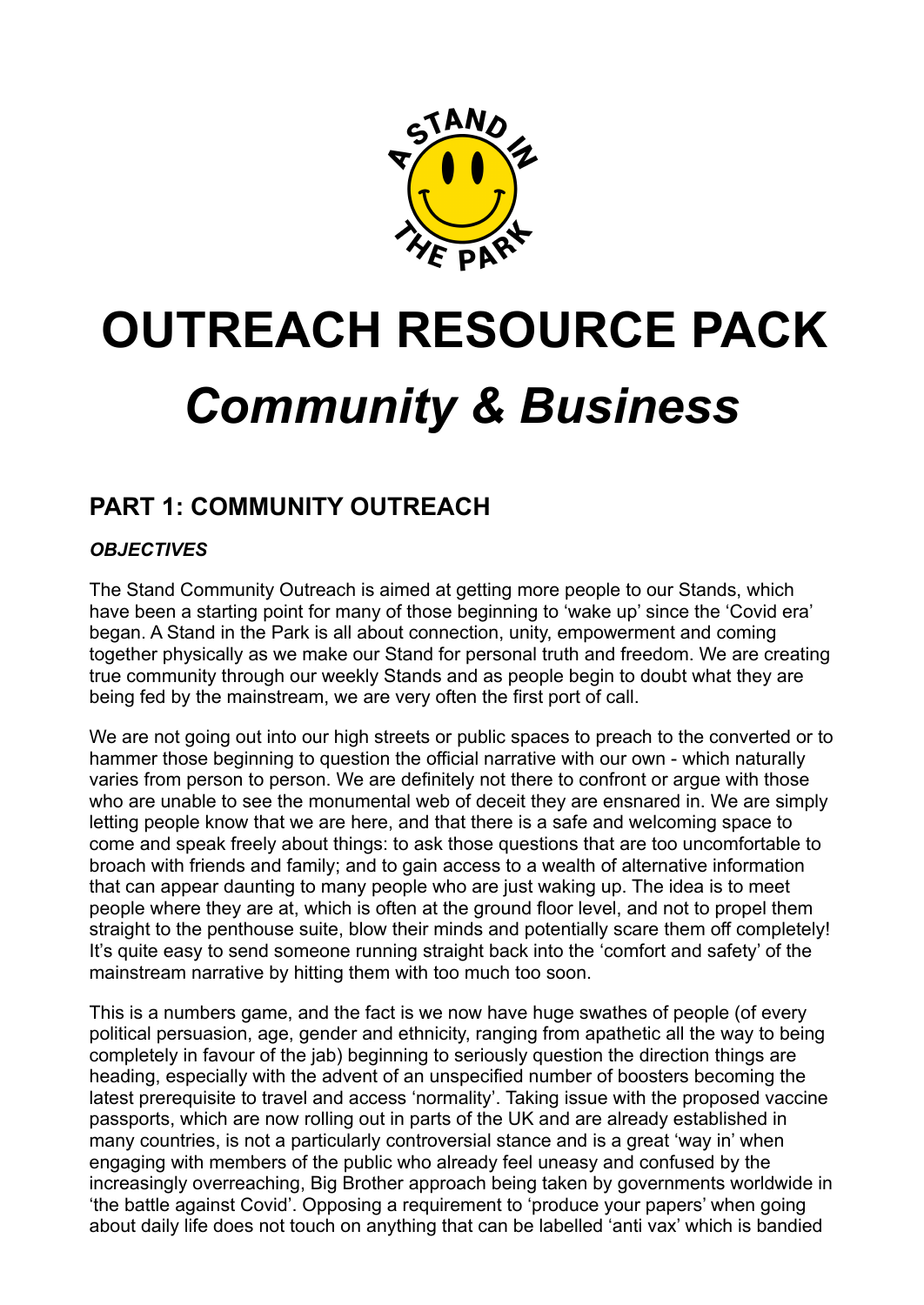about any time the ingredients and adverse effects of so-called vaccines are called into question and causes instant polarisation. Unless somebody brings these subjects up themselves it is wise to avoid getting into this on the street as listing toxic ingredients and their side effects to someone who has already been injected might not have the desired effect of getting them on board.

## *TIPS*

- Choose a day and time when your high street or town centre (this will generally be the most effective place for outreach) is at its busiest. Outreach is NEVER in place of a Sunday Stand but straight after could be good for some groups if getting together outside of that time is challenging.
- Always be courteous and kind to anyone you approach, or who approaches you. It can be hard but try to come from a place of compassion when speaking to people who challenge your patience. We are all at different places in this and, frustrating as it can be, a little understanding often goes a long way.
- Ignore those who are clearly not interested in anything other than goading you into an argument; do not engage or feed them your energy.
- Keep the focus on an open flow of conversation and not trying to persuade someone to see things entirely your way. We want people who are wobbling in their doubt to feel supported and welcome to come and speak freely about things at their local Stand without feeling embarrassed.
- This is not the place for shock tactics or bombarding people with uninvited facts and figures. This is the gentler end of the outreach spectrum. At this stage, the vast majority who were going to have the jab have had the jab. It's important to bear this in mind; we are looking to engage with those who have gone along with things thus far and are now questioning the narrative. Avoid polarising or 'controversial' topics such as vaccine ingredients, adverse effects and vaccinating children UNLESS these topics are broached by the passerby, or they are clearly open to discussing them. Efficacy is something many people will be questioning given that the Prime Minister himself has clearly stated that the vaccine does not prevent the contraction or spread but merely reduces the chances of severe illness and death… for a highly survivable 'virus'. Tread carefully, and this could be a great conversation starter!
- Offer the *Light Paper* to anyone you successfully engage with it's a great source of information which covers every aspect of 'The Great Reset' in a professionally presented and easily accessible way.
- Hand out flyers with your local Stand details so people know when and where they can find you.
- We are also welcoming with open arms anyone who is already wide awake to the agenda behind this scam but (somehow!) hasn't heard of A Stand in the Park up until now. It's always a great feeling to be able to chat freely and encourage more of our soul family to become part of our awakened community.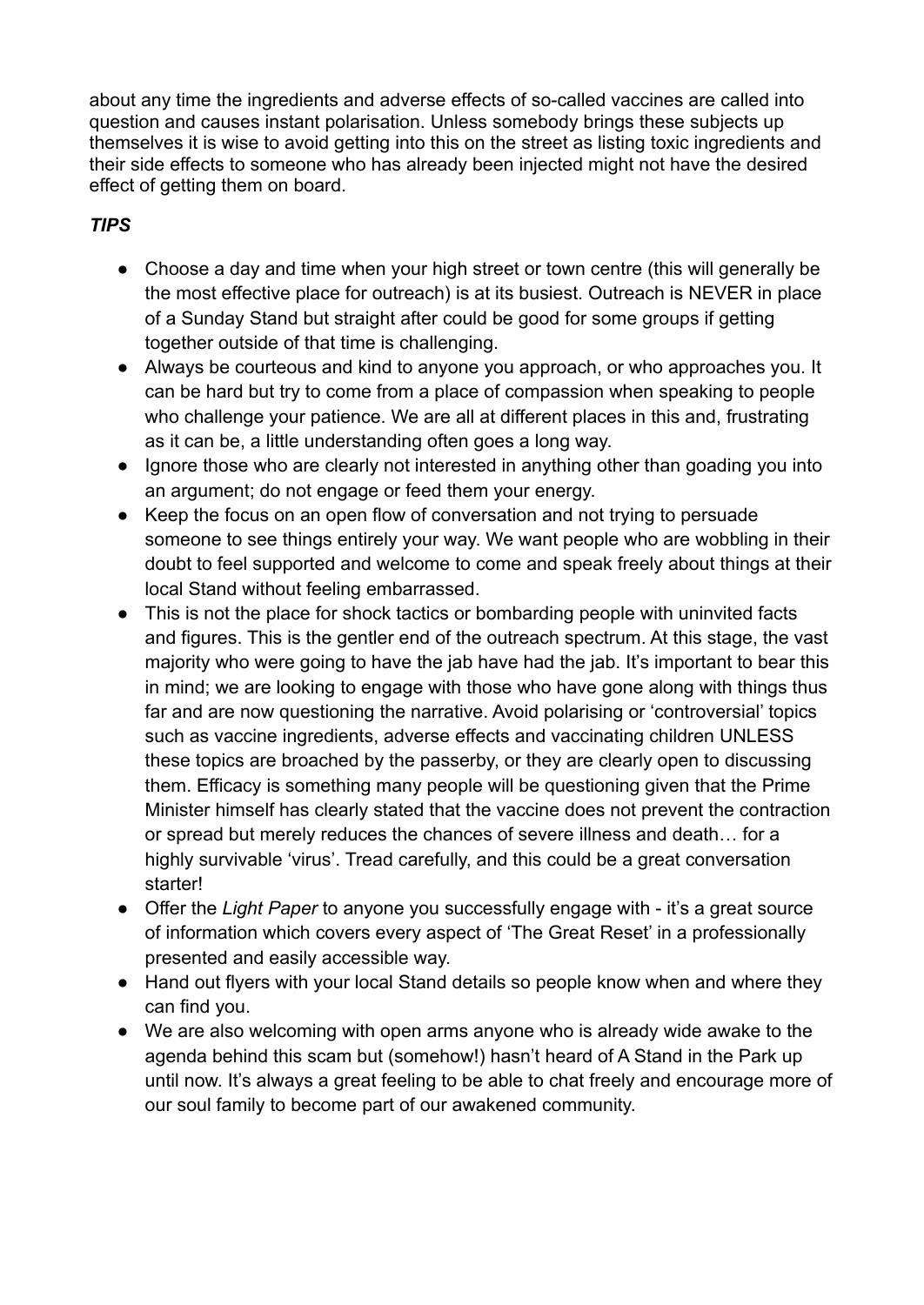#### *RESOURCES*

- ASITP Pull-up Banner Design: [https://www.astandinthepark.org/wp-content/uploads/2021/11/ASITP-rollup-banner-](https://www.astandinthepark.org/wp-content/uploads/2021/11/ASITP-rollup-banner-2006x806-1.pdf)[2006x806-1.pdf](https://www.astandinthepark.org/wp-content/uploads/2021/11/ASITP-rollup-banner-2006x806-1.pdf) This can be ordered through Insta Print from £42.31 depending on delivery. <https://www.instantprint.co.uk/largeformat/rollerbanners>
- The Light Paper: to order copies for distribution please email: [lightdistribution@mailbox.org](mailto:lightdistribution@mailbox.org)
- [A Stand In The Park flyer,](https://www.astandinthepark.org/wp-content/uploads/2021/11/SITP-Leaflet-V1.pdf)
- [Together Declaration](https://togetherdeclaration.org)
- [Other flyers from A Stand In The Park](https://www.astandinthepark.org/community-outreach/#downloads)
- [Dos-Donts-for-Reaching-People.pdf](https://www.astandinthepark.org/wp-content/uploads/2021/11/Dos-Donts-for-Reaching-People.pdf)
- Some more notes can be found on printing for flyers here: <https://www.astandinthepark.org/community-outreach/#printingnotes>

#### *OTHER COMMUNITY OUTREACH*

Rebels on Roundabouts

<https://rebelsonroundabouts.com/>

Hold The Line

[https://t.me/AF\\_Holdtheline](https://t.me/AF_Holdtheline)

Outreach Worldwide

<https://t.me/outreachworldwide>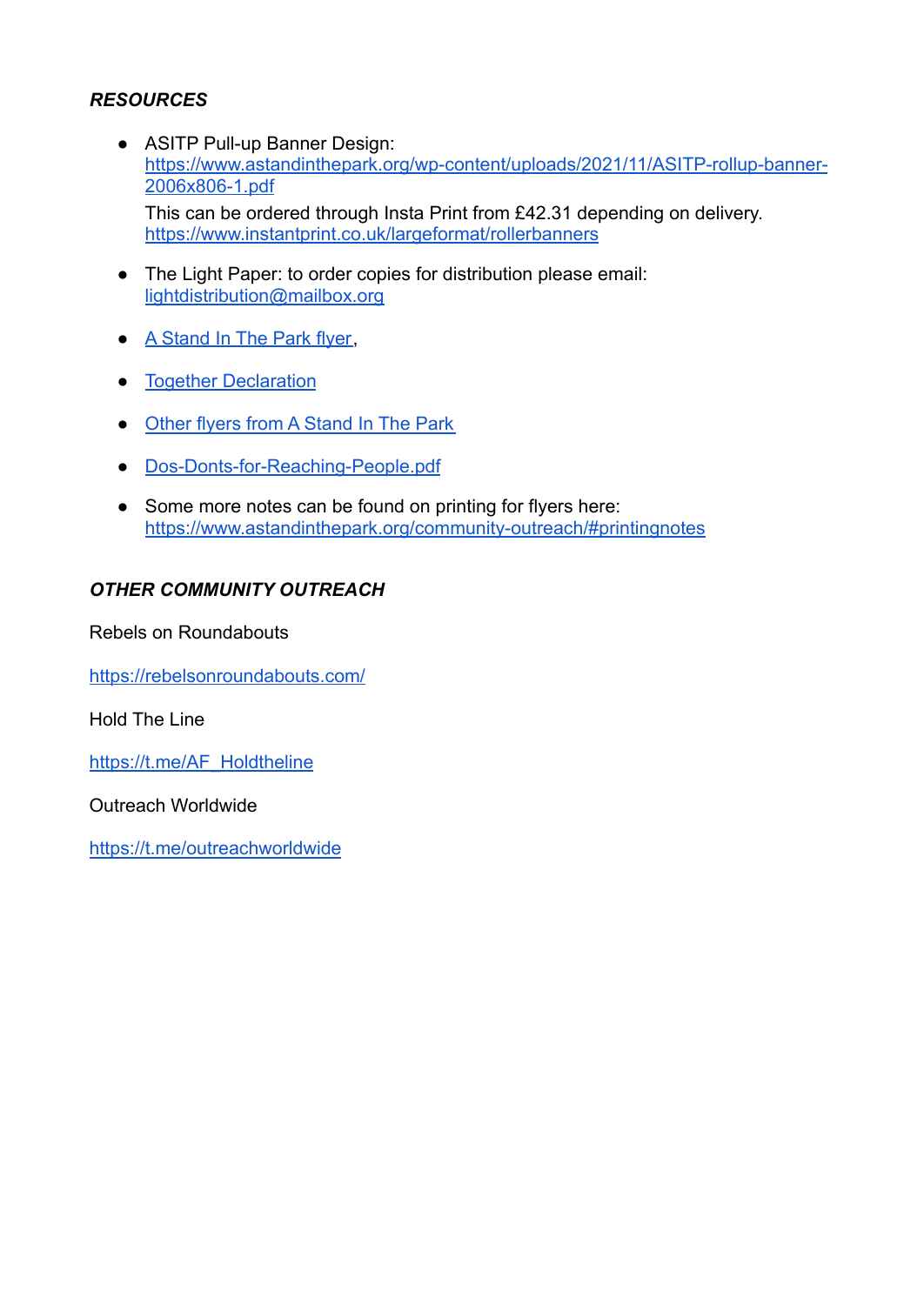

# **PART 2: BUSINESS OUTREACH**

#### *OBJECTIVES*

- To encourage local independent businesses to put up a resistance to the introduction of domestic vaccine passports.
- To highlight the implications of the introduction of vaccine passports on their business e.g. financial and legal/privacy

#### *ACTIONS*

- Encouraging them to sign up to:
	- [www.againstvaccinepassports.com](http://www.againstvaccinepassports.com)
	- [www.togetherdeclaration.org](http://www.togetherdeclaration.org)
- Emailing and visiting independent businesses in your local area.
- Suggesting they email their local MP.

#### *DIRECTORY*

Create a directory of your local independent businesses.

- At this point, ignore any chain owned businesses, as the final decision will be out of the hands of the managers of these establishments.
- To start with focus on the likely businesses which will be first and hardest hit by the introduction of vaccine passports eg:
	- large event venues
	- nightclubs
	- cinemas
	- theatre's
	- bars
	- pubs
	- restaurants.
	- The directory needs to include:
		- Business name
		- Owner name
		- Address of premises
		- Contact email address
- Send the attached email (*template found after RESOURCES section*) to every business on the list. If you have a particularly tech savvy member at your stand, there may be a way to speed up the process, otherwise divide the database between volunteers, giving each a selection of businesses to contact via email.
- Aim to visit as many of these businesses as possible in person, as face to face contact is far more likely to be effective.
- We suggest volunteers work in pairs, as groups could be intimidating.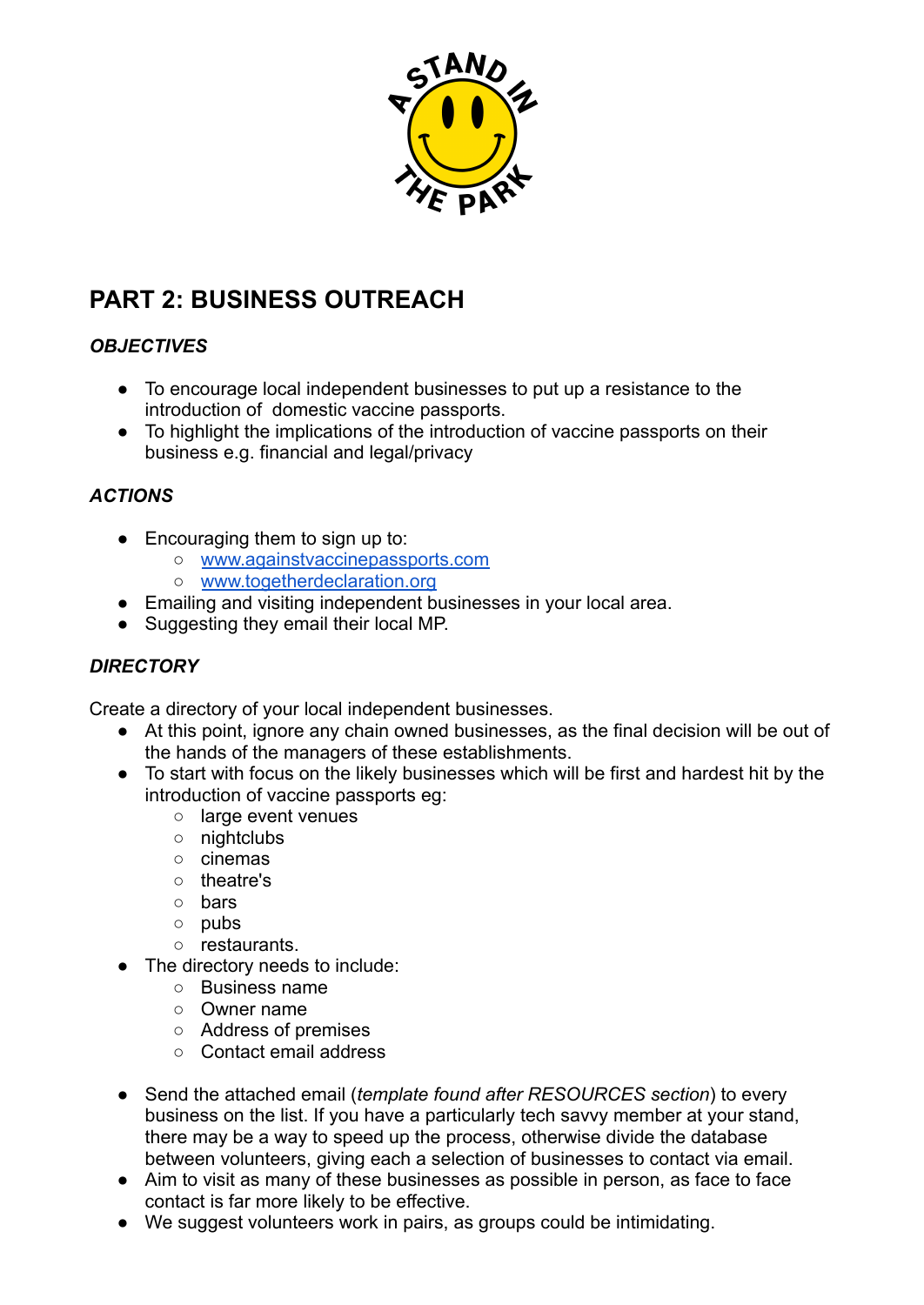- Prioritise visiting businesses according to likelihood of introduction (current UK proposal is for indoor settings with 500 or more attendees, outdoor settings with 4,000 or more attendees, any venue with 10,000 or more attendees, and nightclubs), then by capacity and footfall (e.g. larger premises first, and those which get the busiest)
- Give each pair a list of businesses to visit.

#### *TIPS*

- Try to stay away from discussions around the 'vaccine' itself, if conversation starts to turn towards views/opinions of the jab, try to steer it back towards the passports. Many people have made their mind up about the jabs, and many will be double jabbed. It is also a highly divisive topic and we do not want to be labelled 'anti-vaxxers' simply because of the media-led connotations, and the fact that it will cause some people to switch off to what we have to say.
- Maintain a warm, friendly and open dialogue. Practice good listening skills, and don't be drawn into argumentative or confrontational discussions.
- Be confident and knowledgeable
- Many hands make light work, so chat to your stand, and try to get as many people on board as possible. This is where local Stand online groups come in handy - it's a way of getting the word out to people who can't attend every Sunday, but would want to help with these sorts of projects.
- Ensure you are informed about what you're talking about, or know where to point them for more information if they want it.
- Take a print out of the email to refer to, or make your own notes to have on hand.
- If possible, try to visit these businesses during quieter times, that way the owner will have more time, and feel less pressured.
- If the business owner is 'awake', also encourage them to sign up to [www.awakenedpages.co.uk](http://www.awakenedpages.co.uk) and of course tell them about A Stand in the Park and encourage them to attend, or at least connect with their local Stand in the Park community.

## *RESOURCES*

- Against Vaccine Passports poster, free to download: [www.againstvaccinepassports.com/wp-content/uploads/2021/09/avp-poster.pdf](http://www.againstvaccinepassports.com/wp-content/uploads/2021/09/avp-poster.pdf)
- The Great Reopening information for businesses leaflet: [www.the-great-reopening.com/product/business-outreach-flyer-x-200/](http://www.the-great-reopening.com/product/business-outreach-flyer-x-200/) cost is £9 for 100, or £12 for 200
- Together Declaration and Template letter to MP's: [www.togetherdeclaration.org](http://www.togetherdeclaration.org) and [www.togetherdeclaration.org/mp-letter](http://www.togetherdeclaration.org/mp-letter)

## *TEMPLATE LETTER*

*Select the text, then right click to copy and paste into email.*

Dear Business Owner,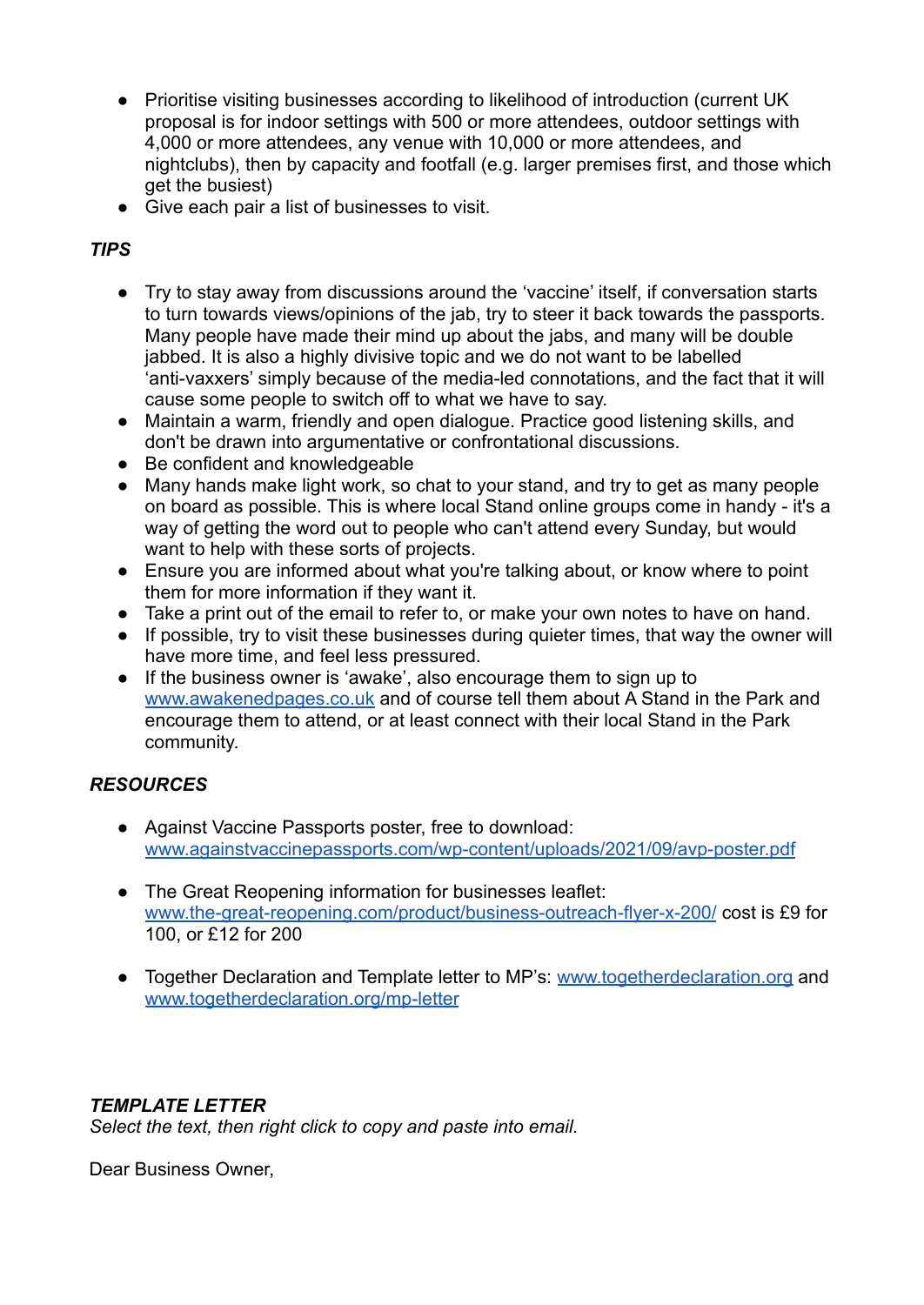We are contacting you, as a valued independent local business regarding the government's proposal to make vaccine passports a legal requirement for businesses such as yours.

We would like to highlight the concerns held by many people over the implementation of vaccine passports, as well as the financial, logistical and data protection implications that these passports will have on your business.

We want to encourage you, if you disagree with vaccine passports, to help us push back against these proposals, as businesses are in a unique position to be able to influence this decision. We will also give you a list of ways in which you can do this.

It is important to note that this is not about the vaccines themselves, or whether you support the vaccine rollout; you may or may not be vaccinated, and that is your choice. This is simply about the domestic use of vaccine passports, and how they have no place in a free, democratic society.

We have seen the implementation of vaccine passports happen in many other countries around the world, and although in many places these have started with just larger venues, they have since spread quickly to every area of life, with the goalposts moved considerably regarding participation in the scheme. For example in Lithuania, residents are now prohibited from working for, or visiting any business, without a valid vaccine passport. Read this chilling report from a local resident: [www.wentworthreport.com/2021/10/11/tale-from-lithuania-the-first-country-to-introduce-vac](http://www.wentworthreport.com/2021/10/11/tale-from-lithuania-the-first-country-to-introduce-vaccine-passports) [cine-passports](http://www.wentworthreport.com/2021/10/11/tale-from-lithuania-the-first-country-to-introduce-vaccine-passports)

In Queensland, Australia, people without a 'Covid pass' are unable to visit any business deemed 'non-essential' by the government as of the 17th December<sup>1</sup>

Closer to home, Italy have now barred anyone without a vaccine passport from almost all hospitality venues²

There are many stories worldwide that bring into question whether these vaccine passports, once implemented in certain venues here in the UK, will infiltrate every sector of UK business. We urge you to be proactive, and help stop them before they really get started.

The main concerns around vaccine passports fall into four main areas: lack of scientific basis, their discriminatory nature, data protection concerns, and the infringement on inalienable human rights and freedoms.

#### *LACK OF SCIENTIFIC BASIS*

Despite initial claims about the effect of the vaccine on transmission, much of the available real world evidence clearly shows that they do not stop infection or transmission<sup>3</sup> which therefore negates any benefit of vaccine passports. Where customers (vaccinated or unvaccinated) can still carry and transmit the virus, a passport is not going to make any difference in stopping the circulation of Covid 19.

*DISCRIMINATORY*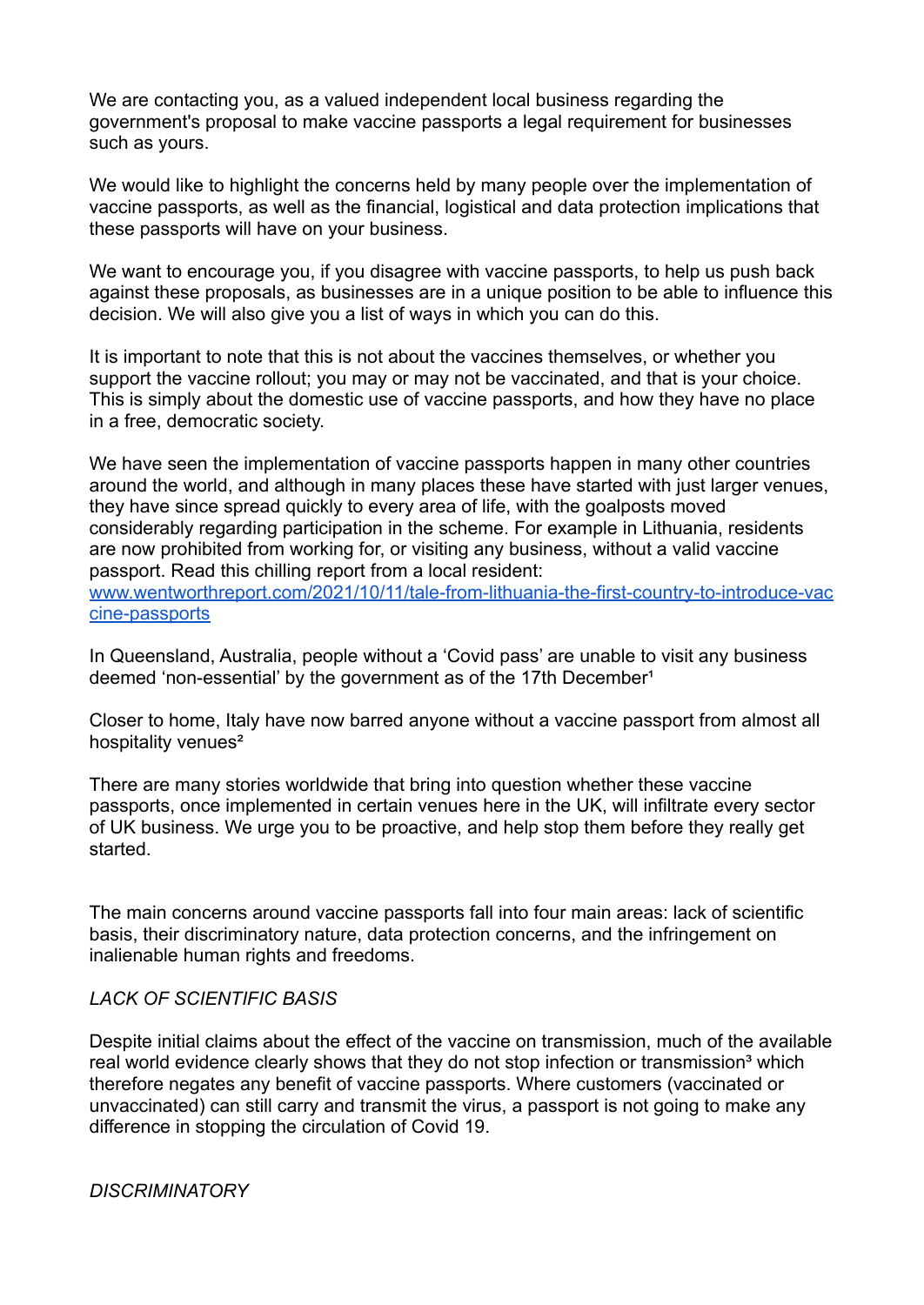The Public Administration and Constitutional Affairs Committee (PACAC) has concluded that, based on race, religion, age and socio-economic background, they will 'disproportionately discriminate'. This would directly contradict the Equality Act 2010, which protects marginalised groups against discrimination, and would mean vaccine passports are not justifiable if they exacerbate inequalities.<sup>4</sup>

#### *DATA PROTECTION*

For this section we would like to refer you to an informative leaflet which is produced by The Great Reopening: <https://t.me/TGRINFOCHANNEL/1741>

Furthermore, last month in Scotland, Scottish Conservatives' Murdo Fraser told the Daily Record: "There have been serious data privacy concerns with the SNP's vaccine passport app since the word go. The news that users' personal data will be shared with so many private companies is extremely worrying. This will only serve to further erode public trust in the SNP's shambolic vaccine passport scheme."<sup>5</sup>

#### *INFRINGEMENT ON HUMAN RIGHTS AND FREEDOMS*

There are several articles in the Universal Declaration of Human Rights which are breached by the implementation of vaccine passports including:

- Everyone has the right to leave any country, including his own, and to return to his country (Article 13).
- Everyone has the right to freedom of movement and residence within the borders of each state (Article 13).
- Everyone has the right freely to participate in the cultural life of the community, to enjoy the arts and to share in scientific advancement and its benefits (Article 27).
- Everyone has the right of equal access to public service in his country (Article 21).
- Everyone has the right to life, liberty and security of person (Article 3) $^{\circ}$

Vaccine passports also contravene a key article in the European Union Charter of Fundamental Rights, Article 3: Right to Integrity of the Person, which states:

- Everyone has the right to respect for his or her physical and mental integrity.
- In the fields of medicine and biology, the following must be respected in particular: (a) the free and informed consent of the person concerned, according to the procedures laid down by law.<sup>7</sup>

Beyond these are concerns about the effect on society as a whole, as these vaccine passports are likely to facilitate a medical apartheid or two-tiered society.<sup>8</sup> As well as what these passports could potentially lead to in the future, specifically the possibility of a wider digital ID system, and communist style social credit system.<sup>®</sup>

Importantly, the UK government Committee has also concluded that there is no justification for domestic vaccine passports.<sup>10</sup> Citing their reasons for this conclusion:

- No scientific basis for their use
- Discriminatory
- $\bullet$  Data protection concerns<sup>11</sup>

The World Health Organisation does not recommend the use of vaccine passports, stating that 'Parties are strongly encouraged to acknowledge the potential for requirements of proof of vaccination to deepen inequities and promote differential freedom of movement.<sup>112</sup>

We'd also like to highlight the effects that the vaccine passport system has had on the hospitality industry in other UK countries, where it has already been implemented. For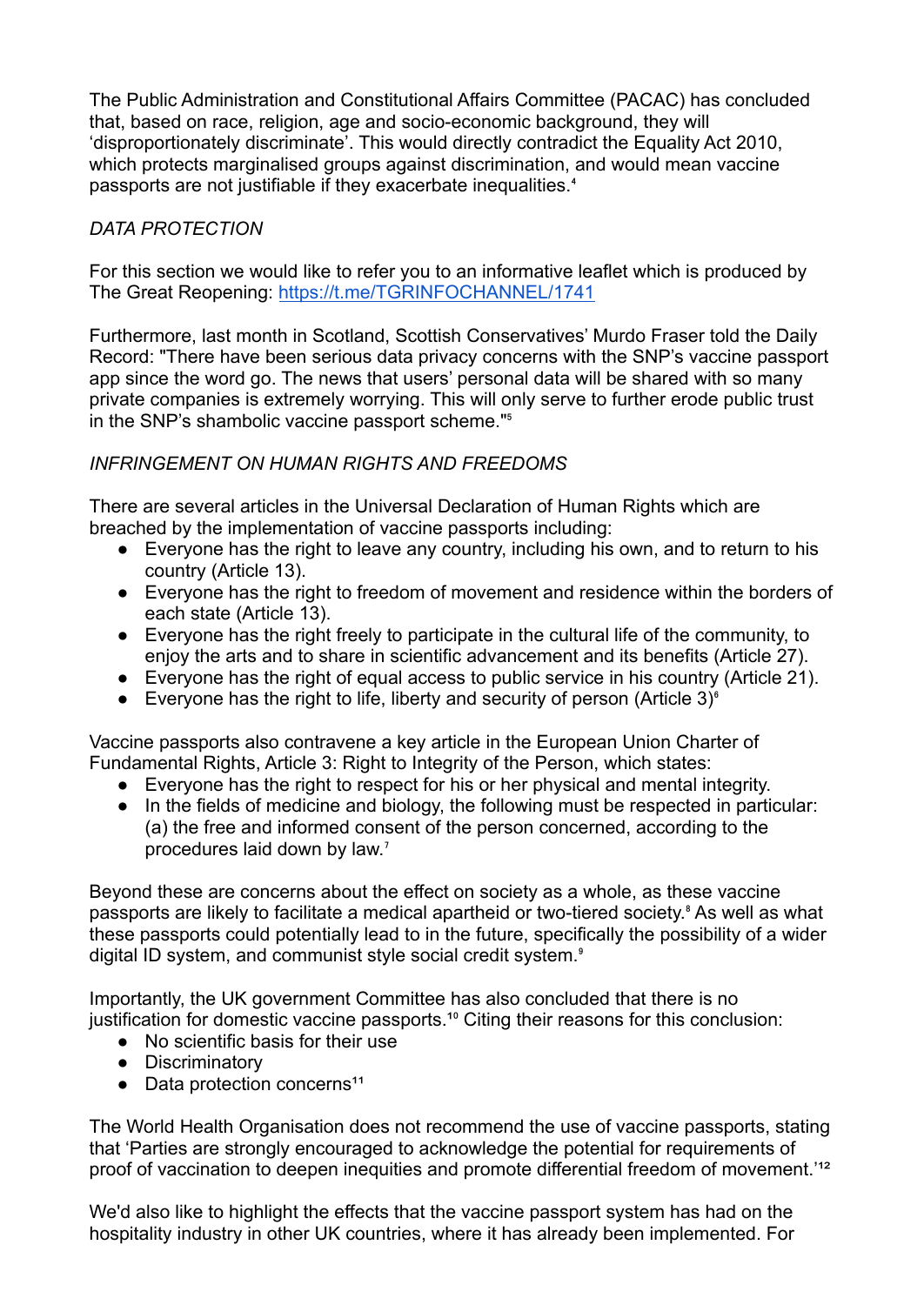example, in Scotland, data from Night Time Industries Association (NTIA) states that "Nightclubs have seen a 46% decline in trade, some reporting in excess of 60%." In terms of the financial implications "a 46% drop represents a loss of £506,000 a year if it continues." They go on to say that "Trade in pubs & bars has also dropped by 24%, representing a lost income of  $£108,000$  on average."<sup>13</sup>

Further to this, Gavin Stevenson, of the Scottish Licensed Trade Association (SLTA), told the committee: "The five trade bodies in Scotland surveyed members last week to ascertain what the economic impact of the current version of vaccine passports had been. And it was little short of devastating for a substantial proportion of businesses." The survey of more than 200 business owners and operators found… of those enforcing the vaccine passport policy, 95% said they had been negatively impacted. Some 87% said trade had decreased by more than 20%."<sup>14</sup>

There is also the impact on overheads to consider, for example the hiring of additional staff to check passports upon entry, as well as how this will impact queues outside your premises, and the wait time for entry, which equates to additional safety concerns. According to real life data "Each vaccine passport check can take between one-and-a-half and two minutes to conduct."<sup>15</sup>

What can you do?

We highly recommend listing your business on [www.againstvaccinepassports.com](http://www.againstvaccinepassports.com) which is a rapidly expanding database of business owners who disagree with the implementation of vaccine passports. This database is invaluable in showing the government policy makers the strength of the resistance here in the UK.

We also recommend signing up to the Together Declaration which will help to demonstrate the level of the resistance in the UK. [www.togetherdeclaration.org](http://www.togetherdeclaration.org)

We also encourage you to contact your local MP with your concerns. There are two template letters available, both of which also have a feature which allows you to find your local MPs email address: [www.togetherdeclaration.org/mp-letter](http://www.togetherdeclaration.org/mp-letter) and [www.bigbrotherwatch.org.uk/campaigns/stopvaccinepassports](http://www.bigbrotherwatch.org.uk/campaigns/stopvaccinepassports)

We would also encourage you to put up a sign in your window which lets customers know that you welcome everyone. You can download these here: [www.againstvaccinepassports.com/wp-content/uploads/2021/09/avp-poster.pdf](http://www.againstvaccinepassports.com/wp-content/uploads/2021/09/avp-poster.pdf)

We have a very large freedom community in the UK, who are actively looking to support businesses which respect our fundamental human rights, and support our right to choose. In these troubling times, the concept of the 'protest pound' is gaining traction quickly, and many people are using [www.againstvaccinepassports.com](http://www.againstvaccinepassports.com) to find businesses in their area who they can spend their money with, rather than spending with large corporations who won't give a second thought to dividing our communities. Standing up for what is right has the potential to be very good for business too!

Finally, we'd like to highlight a recent example of how our community is supporting businesses who are opposed to vaccine passports. Cinema & Co, an independent cinema company in Wales, released a statement explaining that they would not be implementing the vaccine passport system and gave very comprehensive reasons why.<sup>16</sup> Sadly, trading standards then shut down her business for a minimum of 28 days. The freedom community has rallied around her, to ensure she does not lose out financially for making